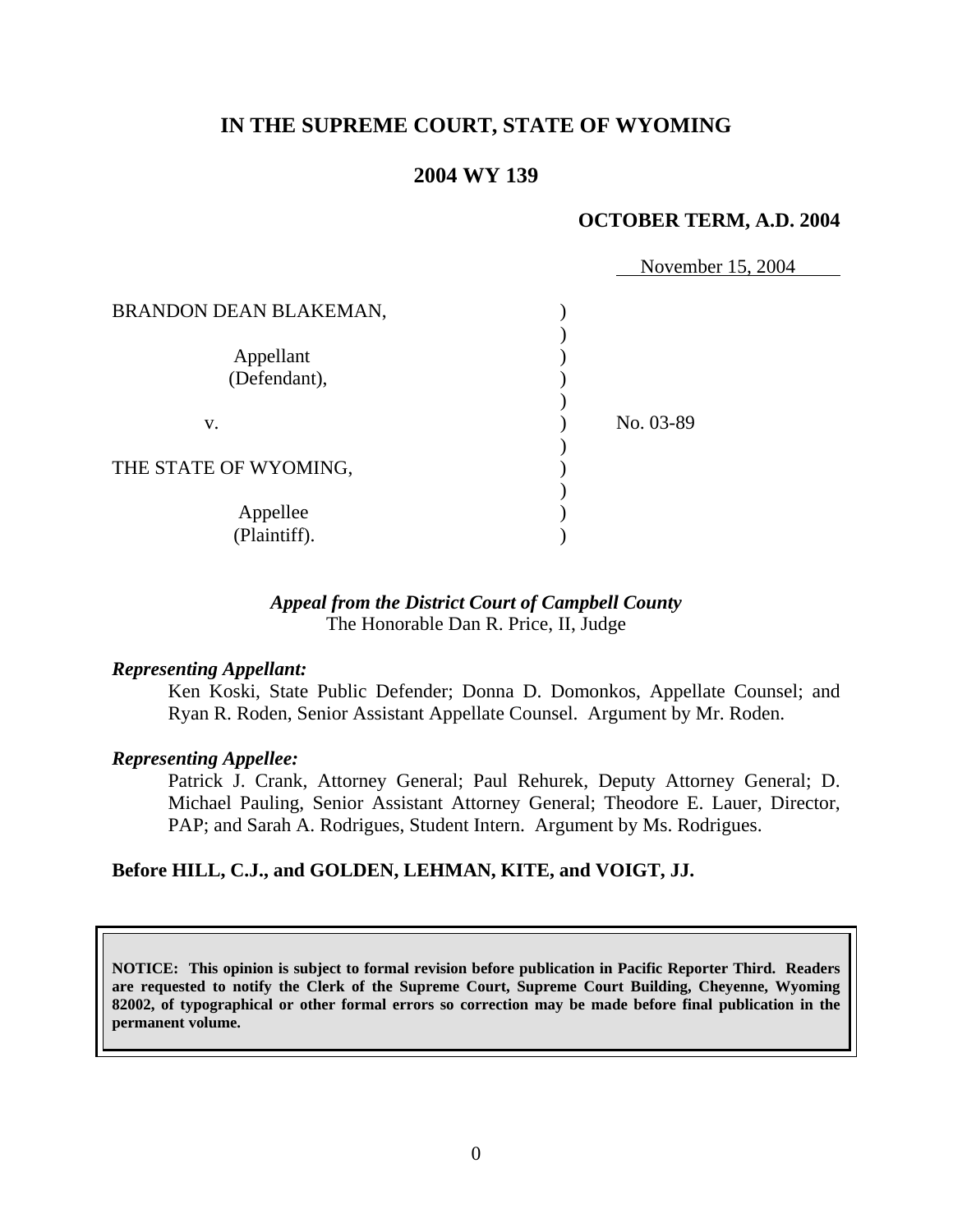KITE, Justice.

[¶1] Brandon Blakeman appeals from the sentence imposed by the district court after a jury found him guilty of soliciting or knowingly encouraging a person under the age of sixteen to engage in illicit sexual penetration or sexual intrusion. He claims his conviction should be reversed because there was not sufficient evidence presented at the trial to support the jury's verdict, the jury was incorrectly instructed on the definition of "solicit," the statute he was convicted under was unconstitutional, and he received ineffective assistance of counsel. We find no error warranting reversal in this case and, consequently, affirm Mr. Blakeman's conviction.

## **ISSUES**

[¶2] Mr. Blakeman articulates several issues on appeal:

## ISSUE I

- I. Whether there was insufficient evidence to convict appellant due to the fact that the state did not prove every essential element of the crime for which appellant was charged.
- II. Whether the trial court committed fundamental error by failing to adequately instruct the jury on the legal definition of an essential element of the crime for which appellant was charged violating appellant's due process rights to a fair trial.
- III. Whether Wyoming Statute § 14-3-104 violates due process guaranteed by the Fourteenth Amendment to the United States Constitution and Article I, Section 6, of the Wyoming Constitution because the statute is vague and generally fails to provide fair notice to citizens of their potential liability. The statute is also vague as applied in Mr. Blakeman's case.
- IV. Whether appellant received effective assistance of trial counsel.
- [¶3] The State phrases the issues as follows: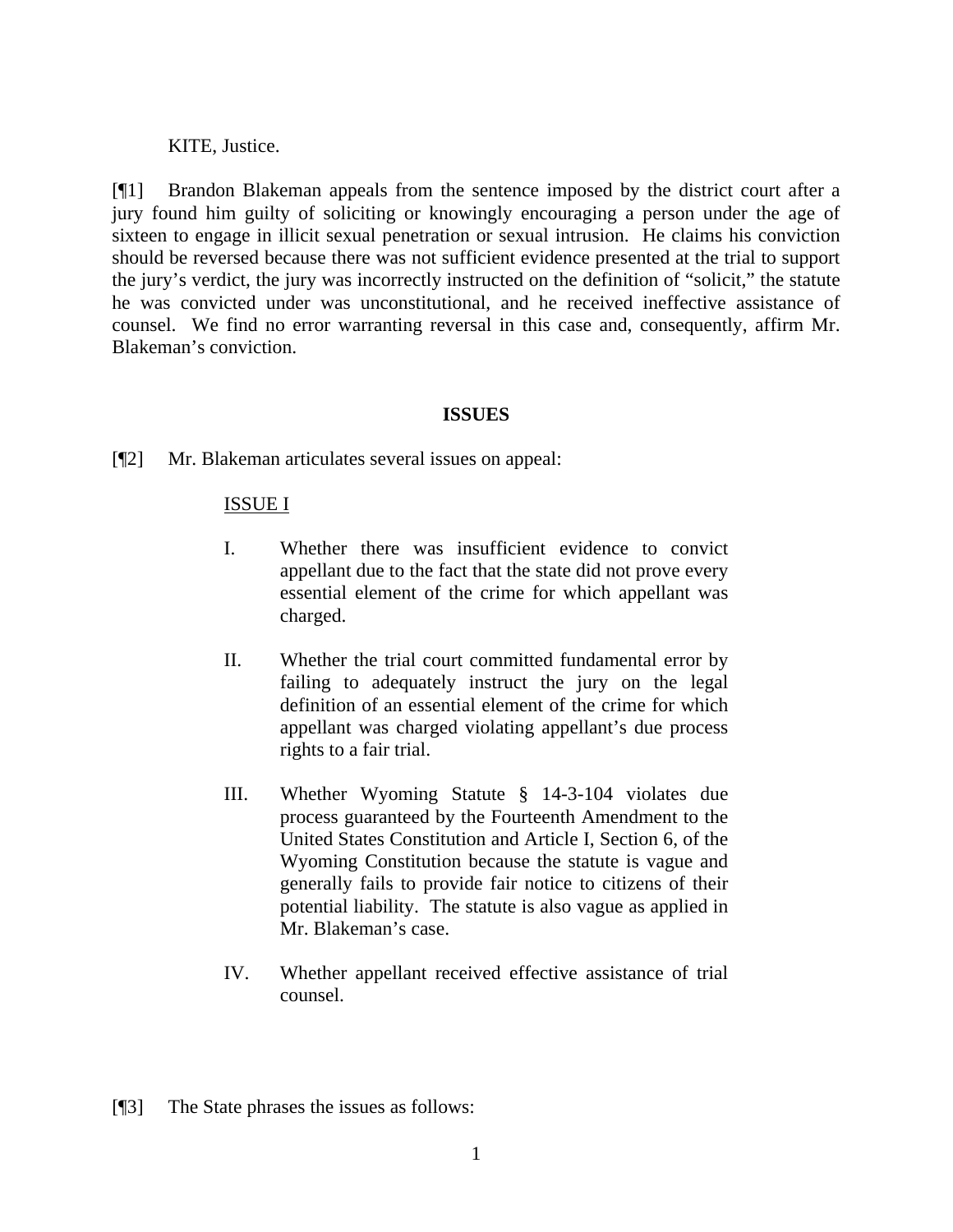- I. Was the evidence sufficient to permit the jury to find appellant guilty of the crime of soliciting or encouraging a child under 16 to engage in illicit sexual penetration or intrusion?
- II. Did the district court commit fundamental error in instructing the jury on the definition of "solicit[?"]
- III. Is Wyoming Statute § 14-3-104 violative of due process because it is unduly vague or fails to provide fair notice of the prohibited conduct?
- IV. Was appellant denied effective assistance of trial counsel?

#### **FACTS**

[¶4] In the summer of 2002, David Johnson lived in Gillette with his wife, their four-year old son, and his two stepdaughters -- twelve-year old EG and thirteen-year old AG. Mr. Johnson became acquainted with Mr. Blakeman in July 2002, when they worked together on a drilling rig. Mr. Blakeman frequented the Johnson home, occasionally asking Mr. Johnson to transport him to various locations in Gillette in Mr. Johnson's vehicle. After working two weeks on the drilling rig, Mr. Blakeman was laid off. He subsequently secured employment at a restaurant. AG agreed to baby-sit Mr. Blakeman's infant son while he worked at the restaurant.

[¶5] On July 27, 2002, Mr. Blakeman was at the Johnson home on and off throughout the day. At one point Mr. Blakeman asked Mr. Johnson for a ride to a friend's home. Mr. Johnson said that he could not give Mr. Blakeman a ride at that time because he needed to find AG and her twelve-year old friend LN, who were out "running around with their friends." Mr. Johnson told Mr. Blakeman that he could use AG's bicycle for transportation.

[¶6] Later that evening, Mr. Blakeman called the Johnson home and spoke with twelveyear old EG. During their conversation, Mr. Blakeman told EG that he was trying to contact AG. He then questioned EG about AG's sexual history. Mr. Blakeman asked EG if she thought AG would have sex with him in exchange for money and what EG thought AG would do if he showed her his genitals. Mr. Blakeman then requested that EG tell AG to meet him at the restaurant where he worked so he could give AG the money he owed her for babysitting. AG and LN returned to the Johnson home a short time later, and EG relayed Mr. Blakeman's message to AG. AG and LN started to walk toward the restaurant, but about halfway there they encountered Mr. Blakeman, who suggested that they "go somewhere where the cops can't see us." They decided to go behind a nearby grocery store.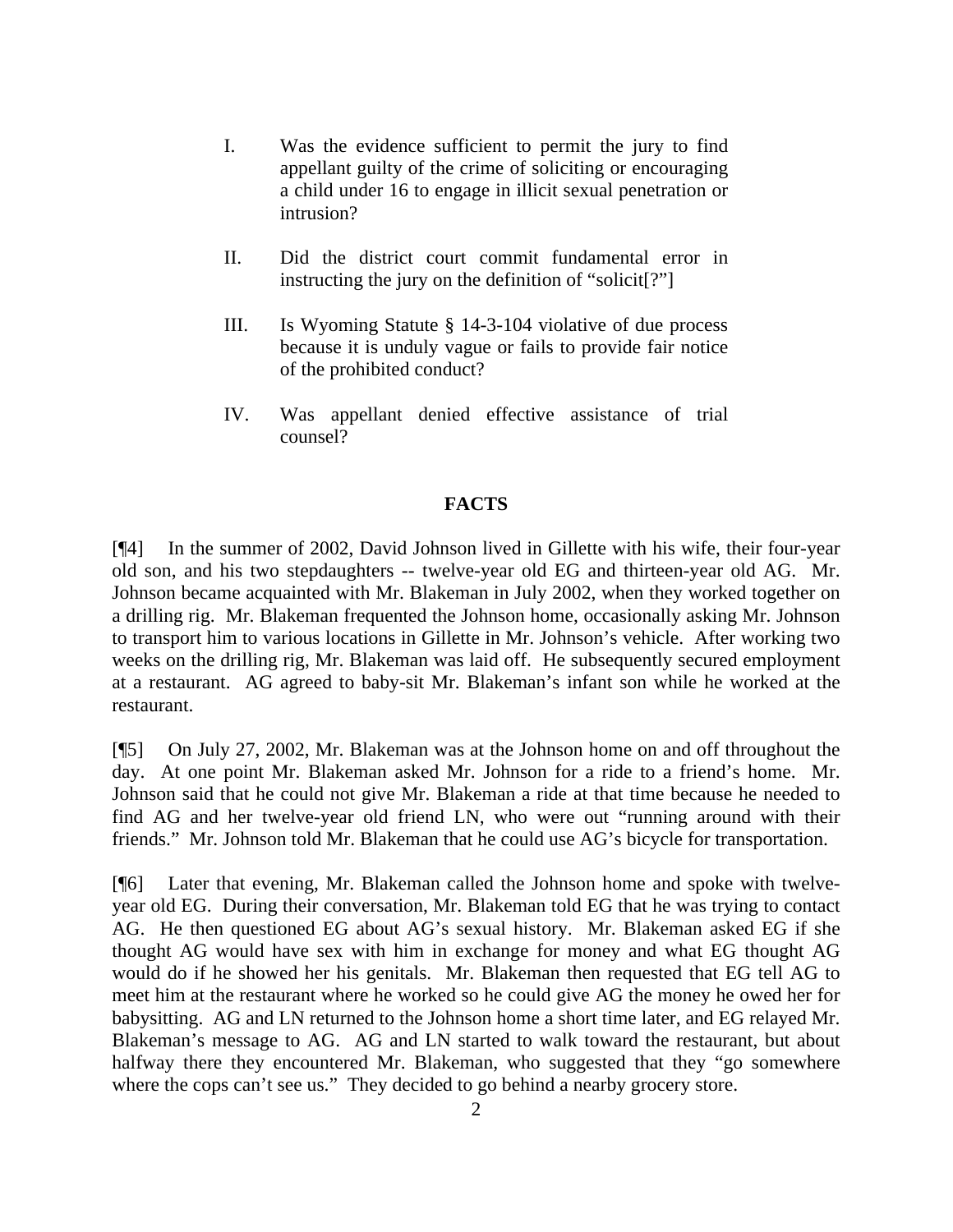[¶7] Mr. Blakeman and the two girls sat down behind the store and talked. The conversation turned to sexual matters, and Mr. Blakeman asked them if they knew what a penis looked like. The girls did not answer his question, and he continued by saying, "So you wouldn't know what it would look like if I shoved it in your face?" AG then stated, "We're 12 or 13 years old. We don't need this." Despite AG's protestations, Mr. Blakeman continued with this line of inquiry. He asked the girls if they would ever consider having sex with a guy like him. LN responded, "No, because you're too old."

[¶8] LN mentioned to AG that her back hurt, and Mr. Blakeman offered to give her a back rub. LN lay down on the ground, and Mr. Blakeman rubbed her back. During the backrub, which lasted approximately thirty minutes, Mr. Blakeman pushed up LN's shirt and attempted to unhook her bra. He continued to ask the girls whether they would consider engaging in various sexual activities with him. Finally, AG said, "You're freaking me out. Come on [LN]. Let's go." Mr. Blakeman stated that LN "wants to stay here with me." Initially LN said that she would leave with AG, so AG moved to a bench in front of the grocery store to wait for LN. When LN did not join her, AG went home and told Mr. Johnson about the incident. He searched the area and discovered Mr. Blakeman and LN lying together behind the grocery store. Mr. Johnson confronted Mr. Blakeman and told him to stay away from his home and his family.

[¶9] A few days later, Mr. Johnson saw Mr. Blakeman near his home and again confronted him. Someone reported the altercation to the police. Mr. Johnson explained to the officer that he was upset with Mr. Blakeman over his conduct on the night of July 27. The State investigated the incident and charged Mr. Blakeman with one count of soliciting or knowingly encouraging a person under the age of sixteen (LN) to engage in illicit sexual penetration or sexual intrusion, in violation of Wyo. Stat. Ann. § 14-3-104 (LexisNexis 2003).

[¶10] After a two-day trial, the jury returned a verdict finding Mr. Blakeman guilty of soliciting a child under the age of sixteen to engage in illicit sexual intrusion and, in the alternative, finding him guilty of knowingly encouraging a child under the age of sixteen to engage in illicit sexual intrusion. The district court entered a judgment on the jury verdict and sentenced Mr. Blakeman to serve a sentence of two to five years incarceration. Mr. Blakeman filed a timely notice of appeal.

### **DISCUSSION**

### **1. Sufficiency of the Evidence**

[¶11] Mr. Blakeman tenders a three-fold challenge to the sufficiency of the trial evidence. He maintains that the State did not prove beyond a reasonable doubt that: (1) he knew LN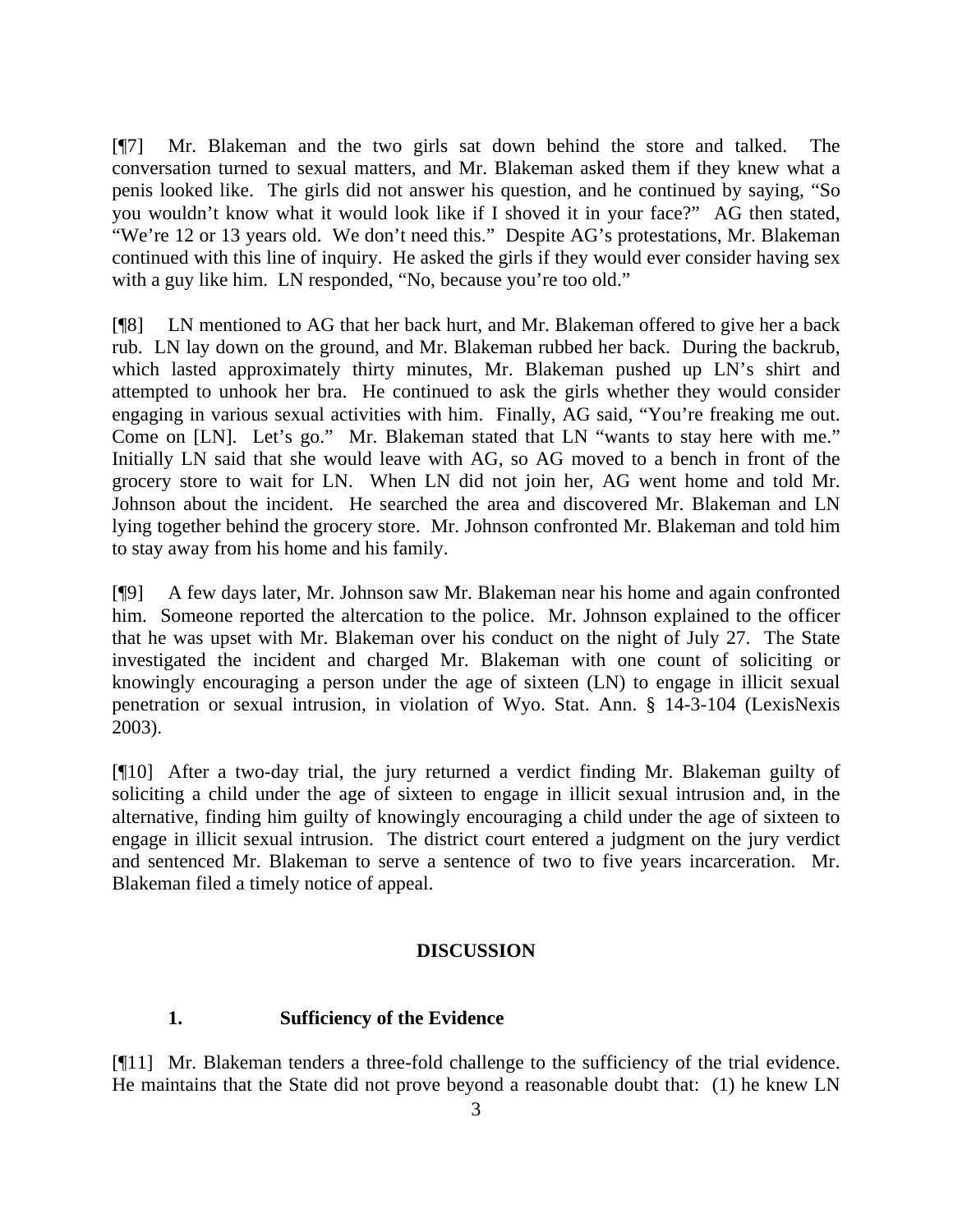was under the age of sixteen; (2) he knowingly encouraged LN to engage in sexual intrusion; or 3) he solicited LN to engage in sexual intrusion. In reviewing a claim that the trial evidence was insufficient to support a jury verdict, we apply the following standard of review:

> [W]e must determine whether a rational trier of fact could find the essential elements of the crime were proven beyond a reasonable doubt. We do not consider conflicting evidence presented by the unsuccessful party, and afford every favorable inference which may be reasonably and fairly drawn from the successful party's evidence. We have consistently held that it is the jury's responsibility to resolve conflicts in the evidence. (citing *Wetherelt v. State,* 864 P.2d 449, 452 (Wyo. 1993). "We will not substitute our judgment for that of the jury, ... our only duty is to determine whether a quorum of reasonable and rational individuals would, or even could, have come to the same result as the jury actually did." *Id.*

*Williams v. State,* 986 P.2d 855, 857 (Wyo. 1997) (some citations omitted). See also, *Simmons v. State,* 2003 WY 84, ¶28, 72 P.3d 803, ¶28 (Wyo. 2003).

[¶12] Mr. Blakeman was convicted of violating § 14-3-104. That statute states, in pertinent part:

> [A]nyone who solicits . . . or knowingly encourages anyone under the age of sixteen (16) years to engage in illicit sexual penetration or sexual intrusion as defined in W.S. 6-2-301 is guilty of a felony, and upon conviction shall be imprisoned for a term not more than five (5) years.

The district court instructed the jury as follows:

The elements of the crime of soliciting or encouraging a child to engage in illicit sexual intrusion, as charged in this case are:

- 1. On or about the  $28<sup>th</sup>$  day of July, 2002;
- 2. In Campbell County, Wyoming;
- 3. The defendant, Brandon Dean Blakeman;
- 4. Knowing [LN] to be under the age of sixteen years;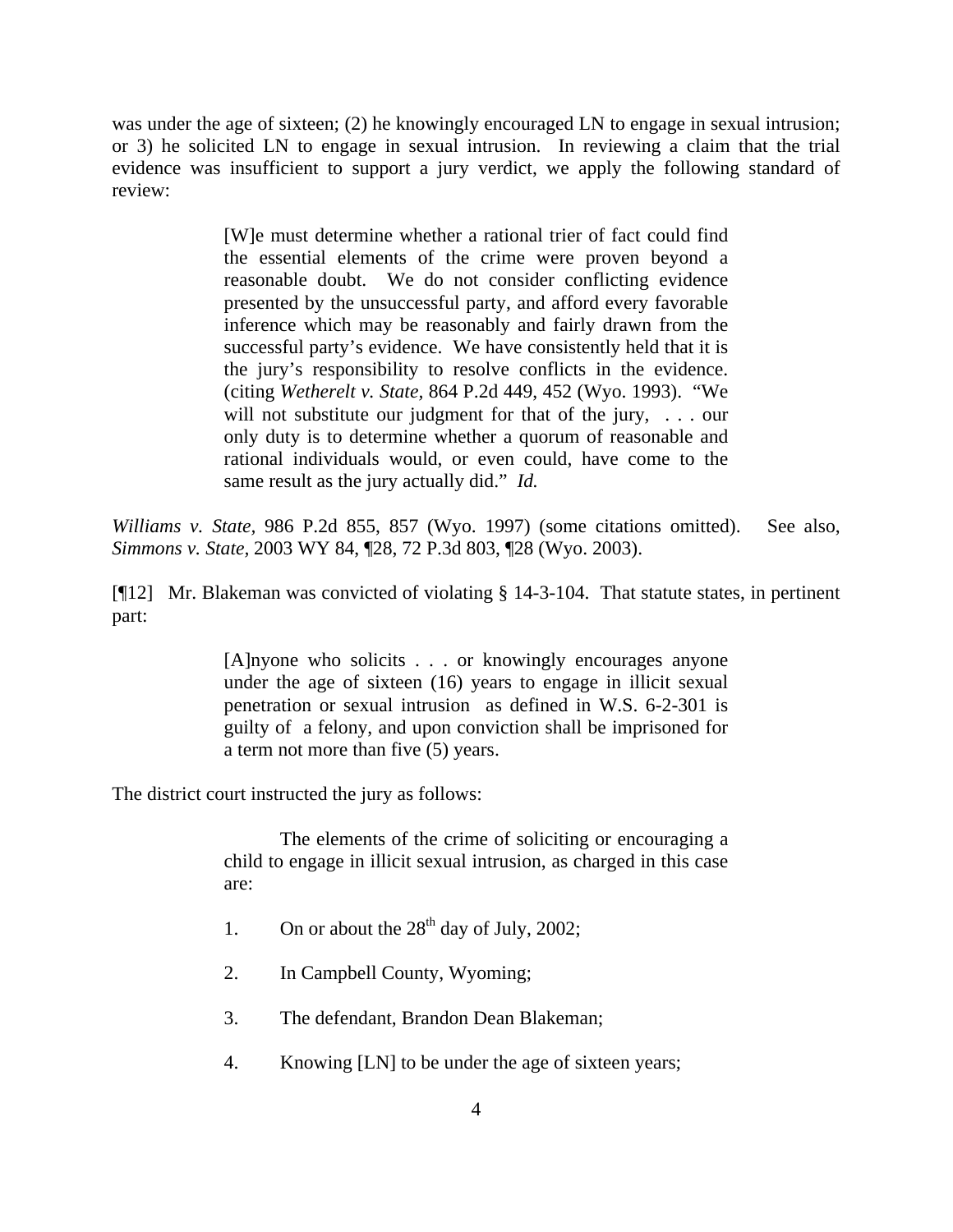- a. Solicited or
- b. knowingly encouraged

6. [LN], a child under the age of sixteen years, to engage in illicit sexual intrusion.

If you find from your consideration of all the evidence that each of these elements has been proved beyond a reasonable doubt, then you should find the defendant guilty.

If, on the other hand, you find from your consideration of all of the evidence that any of these elements has not been proved beyond a reasonable doubt, then you should find the defendant not guilty.

[¶13] Mr. Blakeman claims that there was insufficient evidence for the jury to conclude that he knew LN was under sixteen years  $old<sup>1</sup>$ . The record does not, however, support his position. Mr. Johnson testified that he and Mr. Blakeman had visited about their families while they were working together on the drilling rig. Mr. Johnson stated that he told Mr. Blakeman that his step-daughters were 12 and 13 years old. It is reasonable to infer that, since Mr. Blakeman knew AG was thirteen years old, he should have realized that her friend, LN, was close to the same age. AG confirmed that Mr. Blakeman was aware of the girls' ages because when he asked them sexually suggestive questions, AG responded: "We're 12 or 13 years old. We don't need this." LN also testified she actually told Mr. Blakeman that she "was 12 going on 13." As Mr. Blakeman points out, there is evidence in the record that, contrary to LN's trial testimony, she initially told the police that she did not inform Mr. Blakeman of her age. Nevertheless, when we apply our standard of review to the trial evidence, we must conclude that a rational trier of fact could reasonably deduce that Mr. Blakeman knew LN was less than sixteen years old.

[¶14] Mr. Blakeman's second and third challenges to the sufficiency of the evidence concern the alternate theories of the crime set out in element five of Jury Instruction No. 6. The jury returned a verdict, finding Mr. Blakeman guilty on two alternative theories: (1) he knowingly encouraged LN to engage in illicit sexual intrusion; and (2) he solicited her to engage in illicit sexual intrusion. The alternative verdict complied with Wyoming precedent. See e.g., *Bush v. State,* 908 P.2d 963, 966 (Wyo. 1995). Of course, the district court sentenced Mr. Blakeman for only one violation of § 14-3-104. Thus, if there was sufficient

5.

 <sup>1</sup> The State argues that the prosecution should not have been required to prove that Mr. Blakeman had knowledge that LN as under sixteen years old. Neither party objected to that aspect of the instructions at the trial. Consequently, we are not compelled to address that argument on appeal.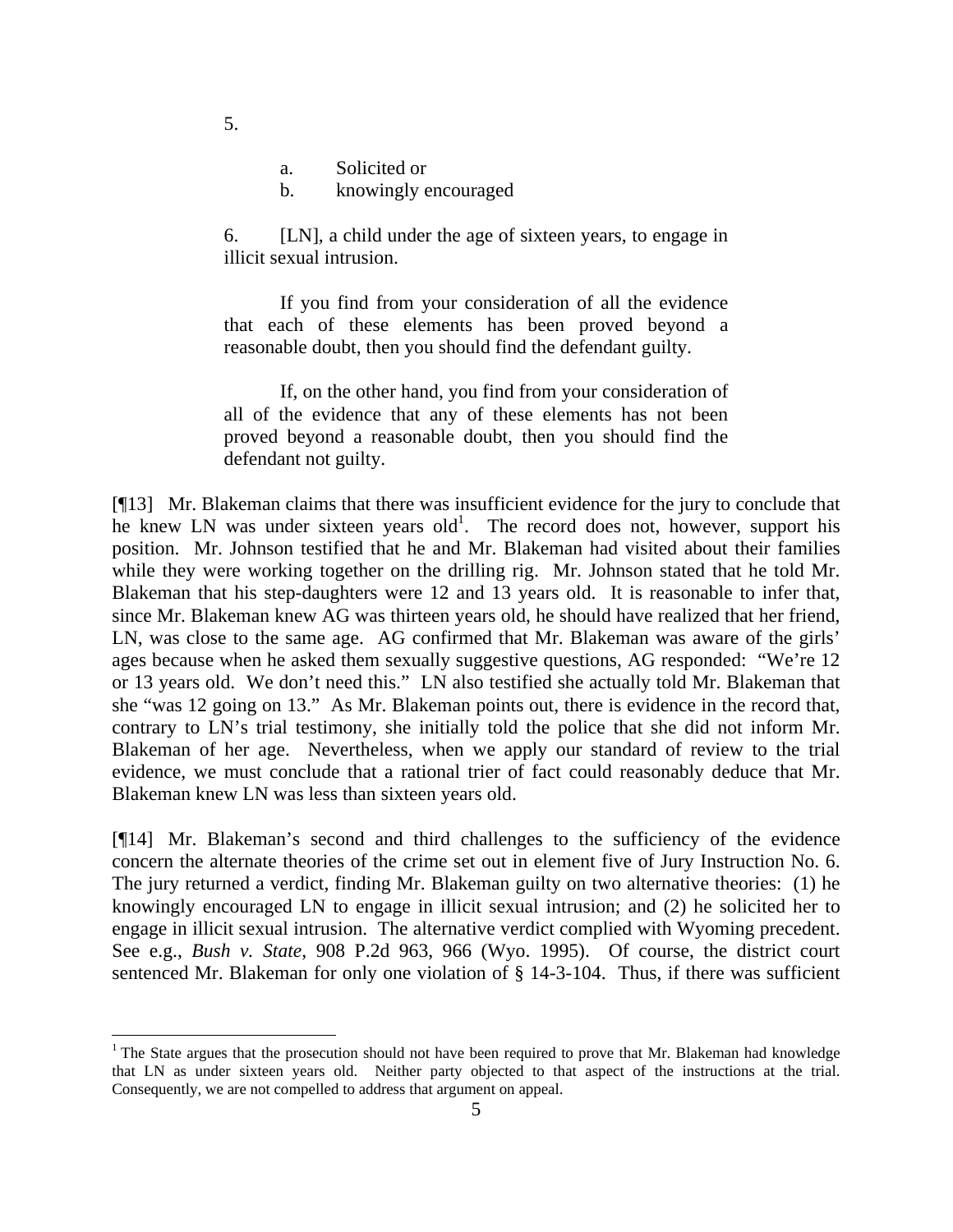evidence to support either ground, then Mr. Blakeman's conviction must be affirmed. *Kenyon v. State,* 2004 WY 100, ¶15, 96 P.3d 1016, ¶15 (Wyo. 2004).

[¶15] The trial evidence showed that Mr. Blakeman repeatedly asked LN and AG sexually suggestive questions and specifically asked if they would consider engaging in particular sexual acts with him. Mr. Blakeman encouraged the girls to go behind the grocery store with him so that law enforcement could not see them. He rubbed LN's back, pushed up her shirt, and attempted to unhook her bra. During the back rub, he continued to ask sexually suggestive questions. Thus, there was more than adequate evidence presented at the trial to support the jury's finding that Mr. Blakeman knowingly encouraged LN to engage in sexual intrusion. Compare, *White v. State,* 2003 WY 163, 80 P.3d 642 (Wyo. 2003) (upholding a conviction under § 14-3-104 where the defendant made statements similar to those made in this case but did not actually touch the victim).

[¶16] Moreover, although it is not necessary for us to consider the alternative verdict, we note that the same trial evidence also supported the jury's finding that Mr. Blakeman solicited LN to engage in sexual intrusion. The district court defined "solicit" for the jury as: " $(1)$  to ask or seek earnestly or pleadingly,  $(2)$  to tempt or to entice someone to do wrong,  $(3)$ to approach for some immoral purpose."<sup>2</sup> Mr. Blakeman's words and conduct establish very clearly that he asked earnestly or pleadingly for twelve-year old LN to participate in various sexual acts with him, he tempted or enticed LN to do wrong by engaging in sexual acts, and/or he approached LN for the immoral purpose of engaging in sexual activities with her.

[¶17] Sufficient evidence existed for the jury to find Mr. Blakeman guilty beyond a reasonable doubt of each element of soliciting a minor under § 14-3-104. We will not, therefore, second-guess their guilty verdict.

# **2. Jury Instruction**

l

[¶18] Mr. Blakeman argues that the district court committed a fundamental error when it incorrectly defined the term "solicit" in its instructions to the jury. As noted above, Jury Instruction No. 6 stated: "Solicit means (1) to ask or seek earnestly or pleadingly, (2) to tempt or to entice someone to do wrong, (3) to approach for some immoral purpose." Mr. Blakeman did not object to the instruction; consequently, we apply our plain error standard of review to his claim. Under the plain error standard, an appellant must establish that "a clear and unequivocal rule of law was violated in a clear and obvious way resulting in denial of a substantial right and material prejudice." *Vlahos v. State,* 2003 WY 103, ¶42, 75 P.3d 628, ¶42 (Wyo. 2003); *Urbigkit v. State,* 2003 WY 57, ¶41, 67 P.3d 1207, ¶41 (Wyo. 2003).

[¶19] As a practical matter, even if we were to find that the district court incorrectly defined "solicit" for the jury, Mr. Blakeman cannot show that he was prejudiced by the instruction.

<sup>2</sup> The propriety of the district court's instruction on the definition of "solicit" is addressed *infra.*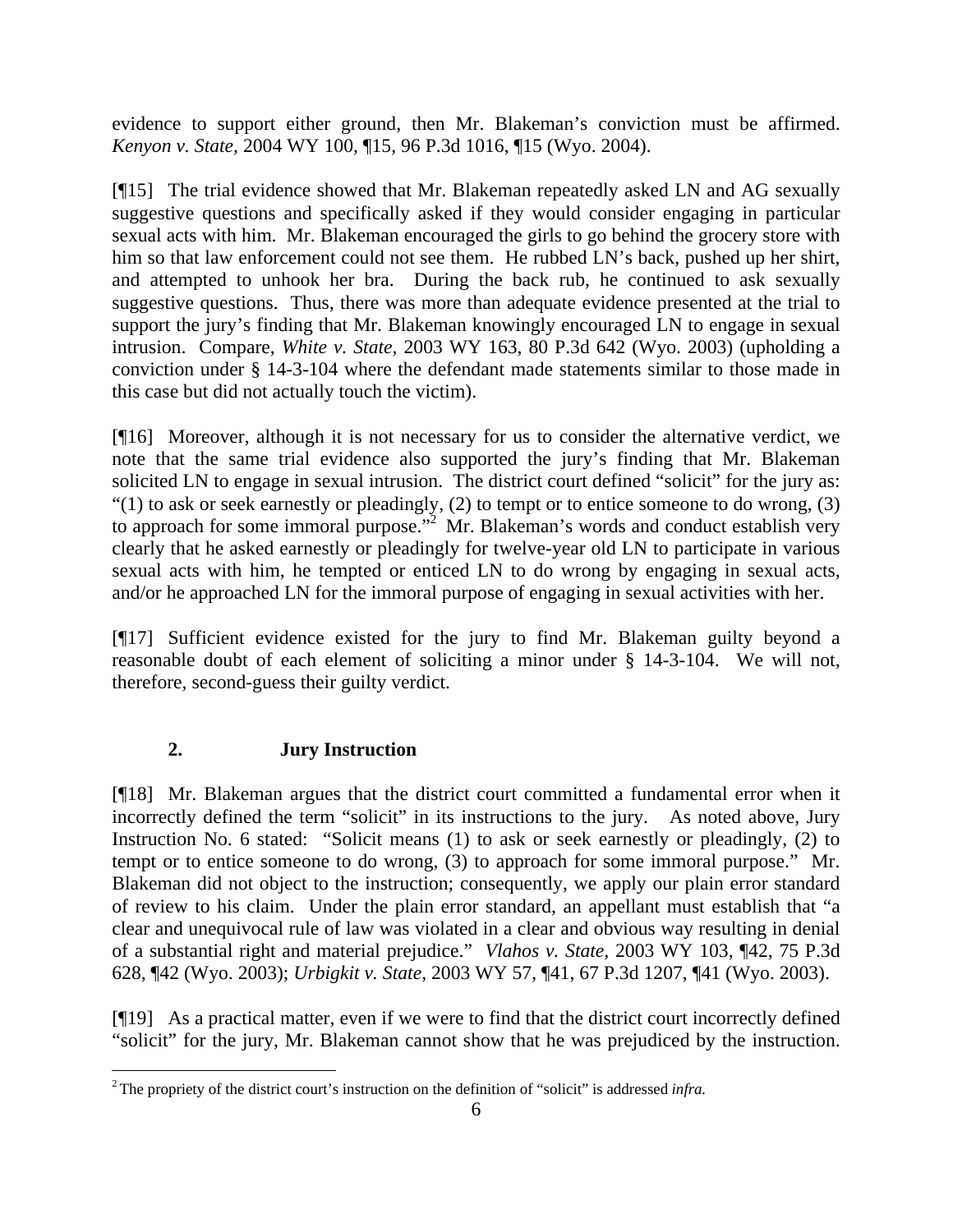A reversal of Mr. Blakeman's conviction for soliciting LN to engage in illicit sexual intrusion would have no real effect because the conviction for knowingly encouraging LN to engage in illicit sexual intrusion would still stand. Mr. Blakeman would, therefore, be subject to the same sentence even without the conviction on the "solicit" alternative. Since it is impossible for Mr. Blakeman to show that he was prejudiced by the district court's purported erroneous instructions, there is no plain error and, consequently, no basis for reversal.

[¶20] We do, however, feel it is beneficial to the development of the criminal law of this state to comment on the district court's definition of "solicit." In interpreting statutes, we apply the plain meaning of the words of the statute. *Bush v. State,* 2003 WY 156, ¶11, 79 P.3d 1178, ¶11 (Wyo. 2003).

Black's Law Dictionary 1248-49 ( $5<sup>th</sup>$  ed. 1979) defines solicit as follows:

Solicit. To appeal for something; to apply to for obtaining something; to ask earnestly; to asked for the purpose of receiving; to endeavor to obtain by asking or pleading; to entreat, implore, or importune; to make petition to; to plead for; to try to obtain; and though the word implies a serious request, it requires no particular degree of importunity, entreaty, imploration, or supplication. To awake or excite to action, or to invite. The term implies personal petition and importunity addressed to a particular individual to do some particular thing.

 As used in the context of solicitation to commit a crime, the term means to command, authorize, urge, incite, request, or advise another to commit a crime.

The World Book Dictionary 1990 (Vol. 2 1977) defines "solicit" as:

1 to ask earnestly; try to get: The tailor sent out cards soliciting trade. SYN: request, beg . . . . 2 to influence to do wrong; tempt; entice: To solicit a judge means to offer him bribes. **3** to accost with immoral offers.

The jury instructions given by the district court in this case correctly recited relevant portions of the dictionary definitions.

[¶21] Other jurisdictions have also adopted legal definitions for "solicit," which incorporate portions of the dictionary definitions. The California Supreme Court ruled that "solicit" means: "To ask for with earnestness, to make petition to, to endeavor to obtain, to awake or excite to action, to appeal to, or to invite." *Aetna Bldg. Maintenance Co. v. West,* 246 P.2d 11, 15 (Cal. 1952) (citations and emphasis omitted). In Illinois, "solicit" is statutorily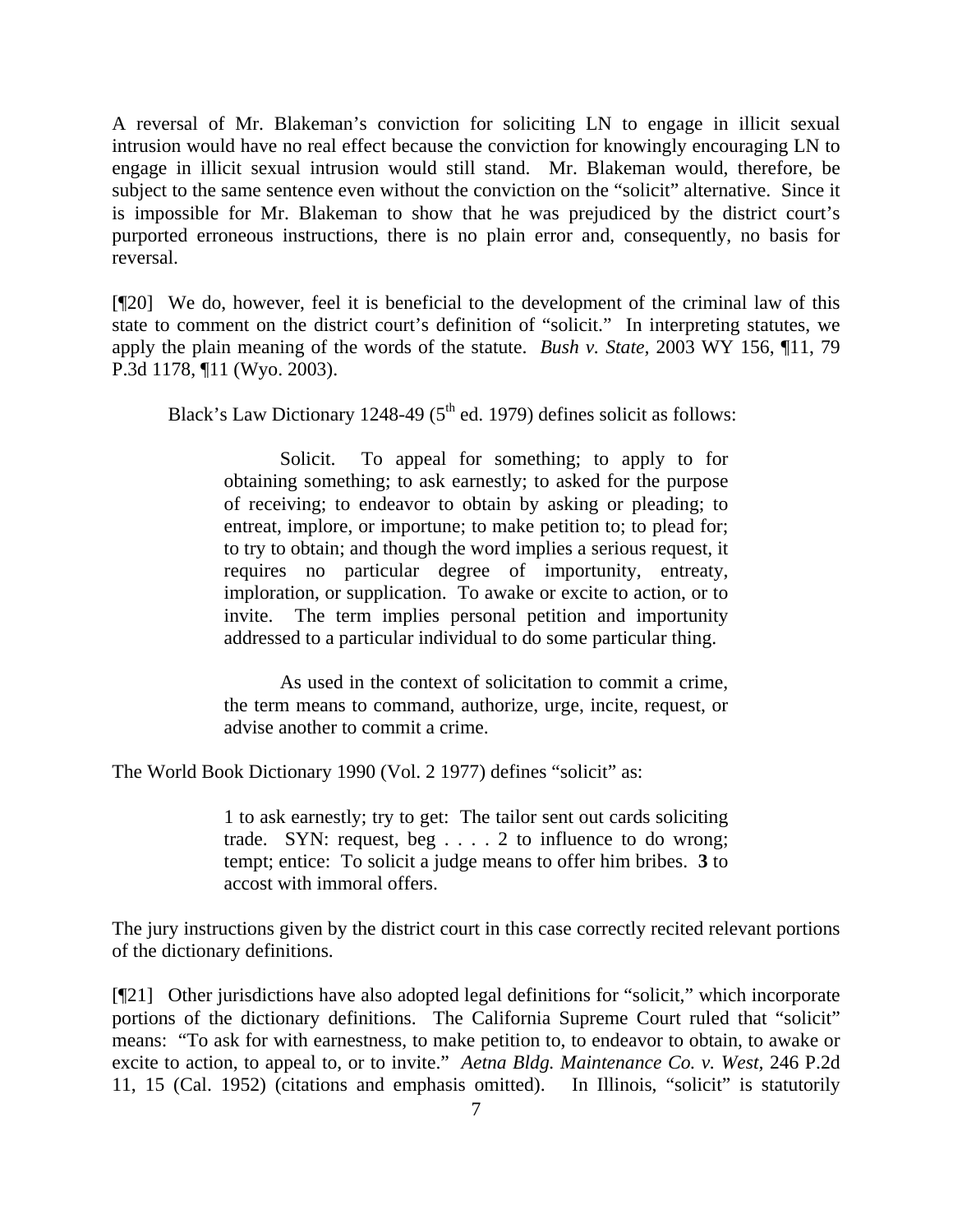defined as "to command, authorize, urge, invite, request, or advise another to perform an act" *People v. Arndt,* 814 N.E.2d. 980 (Ill. Ct. App. 2004). See also, *State v. Koenig,* 666 N.W.2d 366, 372 (Minn. 2003) (acknowledging that Minn. Stat. § 609.352 (2002) defines solicit as "commanding, entreating, or attempting to persuade a specific person"). Similarly, Ohio Pattern Jury Instructions define solicit as: "to entice, urge, lure or ask." *State v. Swann,* 753 N.E.2d 984, 985 (Ohio Ct. App. 2001), quoting, 4 Ohio Jury Instructions (1997) 199, § 507.24. The district court's definition of "solicit" in this case is consistent with the definitions articulated in other jurisdictions.

[¶22] Moreover, Mr. Blakeman offered a proposed jury instruction defining "solicit" which was remarkably similar to the instruction given by the district court. The defense's proposed instruction stated:

> Solicit" means (1) to ask to seek earnestly or pleadingly; (2) to tempt or to entice someone to do wrong; (3) to approach for some immoral purpose as a prostitute does.

Mr. Blakeman cited to Webster's New World College Dictionary as the source for his proposed instruction. The only difference between Mr. Blakeman's proposed instruction and the instruction actually given by the district court was the inclusion of the phrase "as a prostitute does" at the end of the defense instruction. Obviously, under the circumstances presented here, that phrase would have been inappropriate. By giving the remainder of the instruction, however, the district court essentially complied with Mr. Blakeman's request. "[A] party does not get to complain on appeal of errors which he himself induced or provoked the court or the opposite party to commit." *Hughes v. State,* 2003 WY 35, ¶ 22, 65 P.3d 378, ¶ 22 (Wyo. 2003). See also, *Vanvorst v. State,* 1 P.3d 1223, 1229 (Wyo. 2000). We, therefore, conclude that the district court did not commit any error, much less plain error, in instructing the jury on the definition of solicit.

### **3. Constitutionality of Statute**

[¶23] Mr. Blakeman maintains that § 14-3-104 violates due process of law because it is vague and does not provide fair notice of the prohibited conduct. He claims that the statute is vague on its face because it infringes upon constitutionally protected speech and it does not define solicit. Mr. Blakeman also argues that the statute is unconstitutionally vague as applied to him in this case.

[¶24] In reviewing a claim that a statute is unconstitutional, we start with a strong presumption that all statutes are constitutional. Any doubt must be resolved in favor of a finding of constitutionality. *Alcade v. State,* 2003 WY 99, ¶15, 74 P.3d 1253, ¶15 (Wyo. 2003). A challenge to a statute as being unconstitutionally vague on its face is available only in two instances: "(1) when the statute reaches a substantial amount of constitutionally protected conduct; and (2) when the statute is shown to specify no standard of conduct at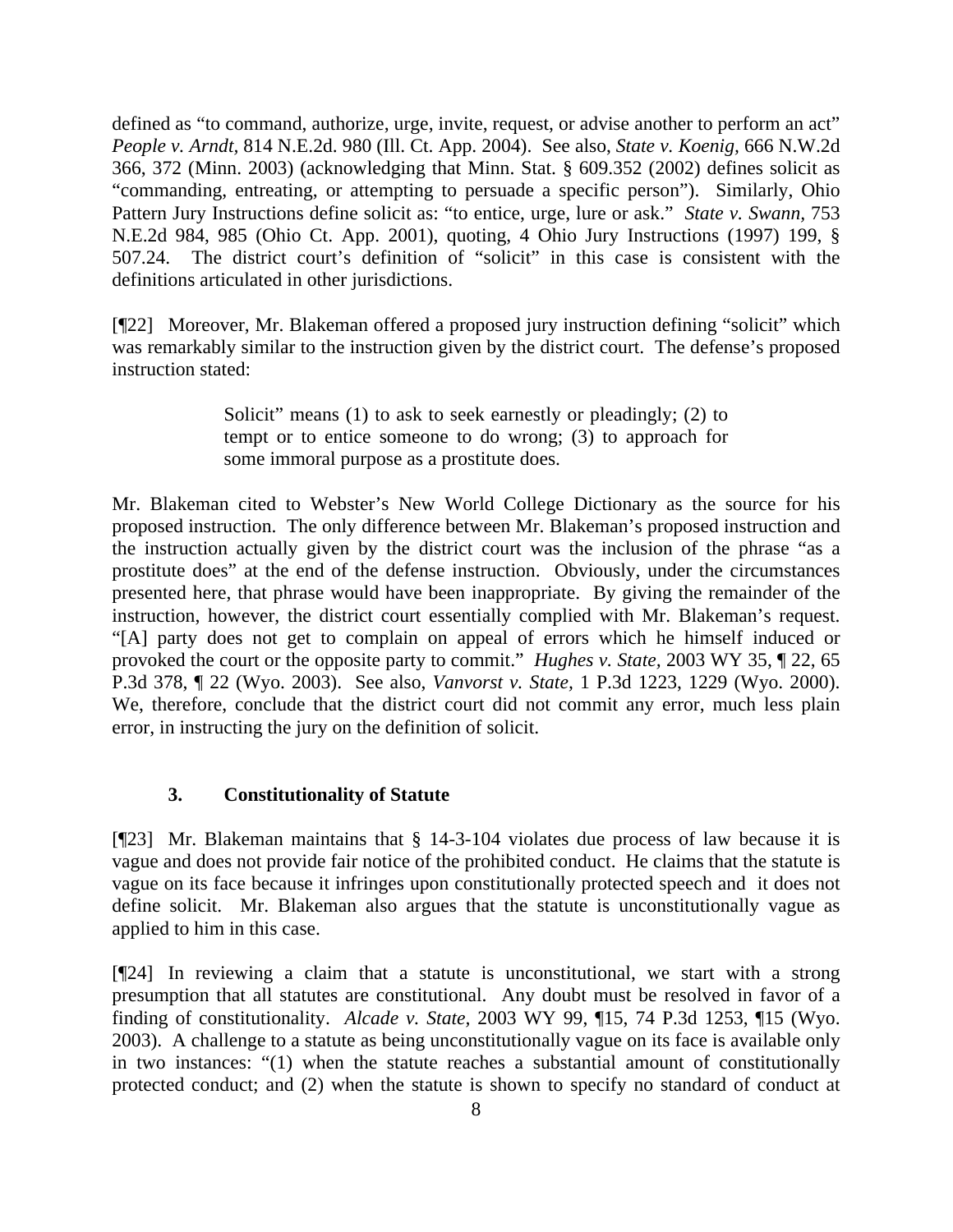all." *Alcade,* ¶13, quoting*, Ochoa v. State,* 848 P.2d 1359, 1363 (Wyo. 1993). See also, *Statezny*, 2001 WY 22, 12, 18 P.3d 641, 112 (Wyo. 2001). With regard to "as applied" challenges, we are governed by the following standard:

> In making this determination we must decide whether the statute provides sufficient notice to a person of ordinary intelligence that appellant's conduct was illegal and whether the facts of the case demonstrate arbitrary and discriminatory enforcement. When evaluating a statute to determine whether it provides sufficient notice, we must again consider not only the statutory language but also any prior court decisions which have placed a limiting construction on the statute or have applied it to specific conduct.

*Griego v. State,* 761 P.2d 973, 976 (Wyo. 1988). See also, *Alcade,* ¶13.

[¶25] Mr. Blakeman did not challenge the constitutionality of the statute in the district court. Generally, in the absence of fundamental or plain error, we do not address claims that were not presented below. See e.g., *Statezny*, ¶ 11; *Britton v. State,* 976 P.2d 669, 671 (Wyo. 1999). Of course, a claim that a statute is unconstitutionally vague treads in the area of fundamental error. See *Rutti v. State,* 2004 WY 133, \_\_\_ P.3d. \_\_\_ (Wyo. 2004). The fact that an appellant raises a constitutional issue does not, however, relieve him of the responsibility of sufficiently briefing the issue by presenting pertinent authority and cogent argument in favor of his position. *See*, *Statezny*, ¶11.

[¶26] Mr. Blakeman recites the general law pertaining to vagueness challenges and presents a rambling argument, claiming the failure of the legislature to statutorily define solicit renders the statute invalid. He fails, however, to present cogent argument or pertinent authority to support his claim that this particular statute provides no standard of conduct at all. The term "solicit", in one form or another is used in numerous Wyoming statutes without being separately defined. See e.g., Wyo. Stat. Ann. § 6-5-102 (LexisNexis 2003) (bribery); Wyo. Stat. Ann. § 6-5-103 (LexisNexis 2003) (offenses against public administration); Wyo. Stat. Ann. § 6-5-302 (LexisNexis 2003) (solicitation of perjury); Wyo. Stat. Ann. § 6-6-104 (LexisNexis 2003) (unlawful automated telephone solicitation). Moreover, as is clear from our discussion of the jury instruction issue, the plain meaning of the term is clear from its dictionary definitions and is routinely used by other jurisdictions.

[¶27] Mr. Blakeman also argues that the statute reaches a substantial amount of constitutionally protected speech, but he does not present any authority for his assertion that requesting sexual activities from a minor amounts to constitutionally protected speech. We, therefore, decline to further address his argument that the solicitation statute is unconstitutionally vague. *Davis v. State,* 859 P.2d 89, 94-95 (Wyo. 1993).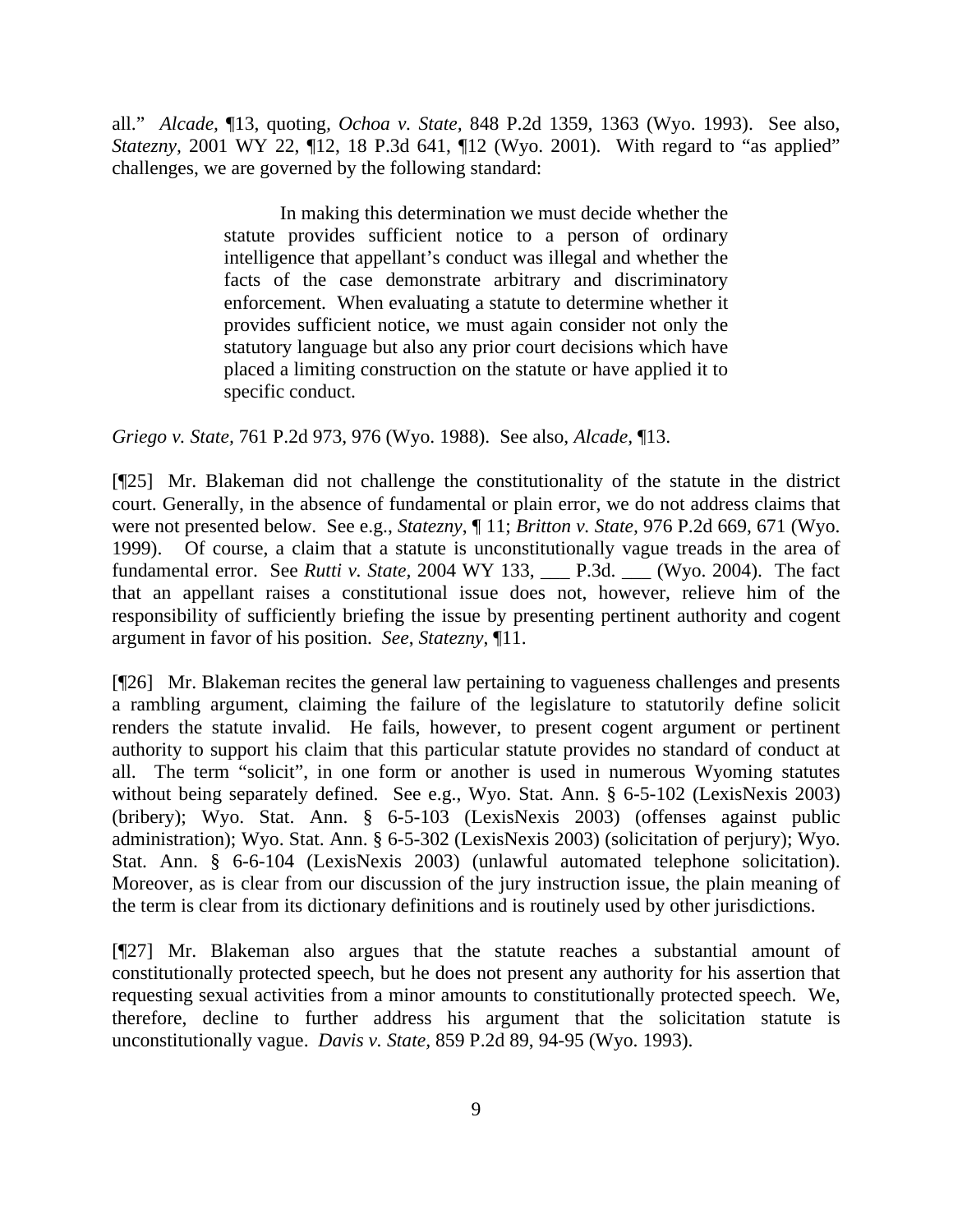### **4. Ineffective Assistance of Counsel**

[¶28] Mr. Blakeman claims he did not receive effective assistance from his trial attorney. He maintains that his trial counsel's performance was deficient because he failed to demand that the State give notice of its intention to offer evidence of other bad acts pursuant to Wyo. R. Evid. 404(b), failed to object to EG's testimony about the telephone conversations she had with Mr. Blakeman on the evening of July 27, 2002, as being improper "other bad acts" evidence, and made comments in his closing argument which indicated that he was contemptuous of Mr. Blakeman's conduct with LN.

[¶29] A criminal defendant is entitled to effective assistance of counsel under the Sixth Amendment to the United States Constitution. *Strickland v. Washington,* 466 U.S. 668, 687, 104 S.Ct. 2052, 80 L.Ed.2d 674 (1984). See also, *Dickeson v. State,* 843 P.2d 606, 609 (Wyo. 1992). In order to show ineffective assistance of counsel, the "appellant must make the dual showings that his counsel's performance was defective and that the deficient performance prejudiced his defense." *Dudley v. State,* 951 P.2d 1176, 1181 (Wyo. 1998). See also, *Sincock v. State*, 2003 WY 115, ¶34, 76 P.3d 323, ¶34 (Wyo. 2003).

> When reviewing a claim of ineffective assistance of counsel, the paramount determination is whether, in light of all the circumstances, trial counsel's acts or omissions were outside the wide range of professionally competent assistance. The reviewing court should indulge a strong presumption that counsel rendered adequate assistance and made all significant decisions in the exercise of reasonable judgment.

*Jackson v. State,* 902 P.2d 1292, 1295 (Wyo. 1995) (citations omitted). See also, *Bilderback v. State,* 13 P.3d 249, 251 n.1 (Wyo. 2000).

[¶30] Mr. Blakeman's first two criticisms of his trial counsel's performance are valid only if EG's testimony about her telephone conversations with Mr. Blakeman amounted to other bad acts evidence which should have been excluded from the trial evidence under W.R.E. 404(b), which provides:

> (b) *Other crimes, wrongs, or acts.* -- Evidence of other crimes, wrongs, or acts is not admissible to prove the character of a person in order to show that he acted in conformity therewith. It may, however, be admissible for other purposes, such as proof of motive, opportunity, intent, preparation, plan, knowledge, identity, or absence of mistake or accident.

[¶31] In *Howard v. State,* 2002 WY 40, ¶17, 42 P.3d 483, ¶17 (Wyo. 2002), we reaffirmed that the test set forth in *Huddleston v. United States,* 485 U.S. 681, 691 (1988), is used in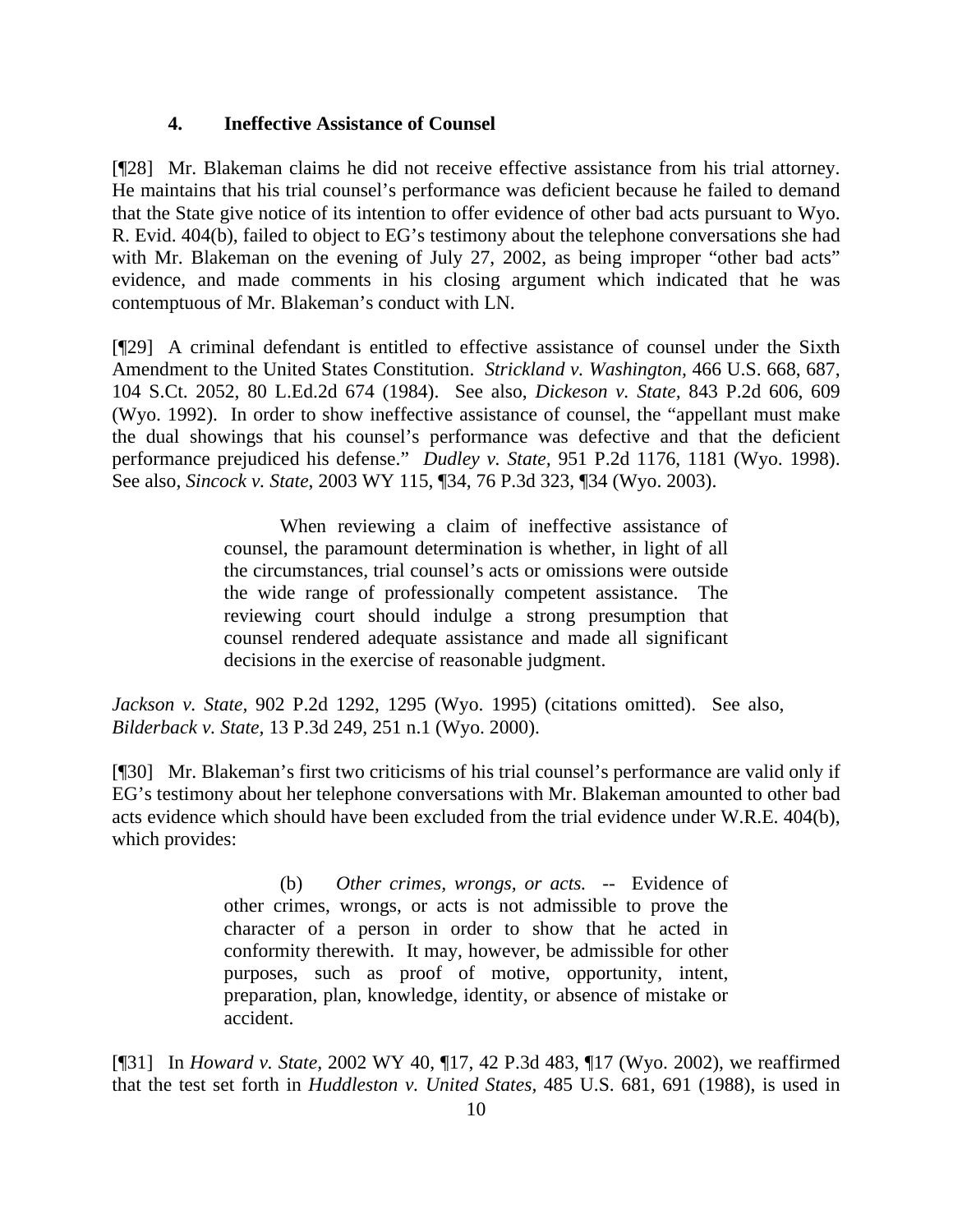Wyoming to determine the admissibility of other bad acts evidence pursuant to W.R.E. 404(b). Under *Huddleston,* there are four criteria for testing the admissibility of other bad acts evidence: "(1) The evidence is offered for a proper purpose; (2) The evidence is relevant; (3) The probative value of the evidence is not substantially outweighed by its potential for unfair prejudice; and, (4) Upon request, the trial court instructs the jury that the similar acts evidence is to be considered only for the proper purpose for which it was admitted." *Howard,* ¶17.

[¶32] The first two *Huddleston* factors, which address the purpose and relevancy of EG's testimony, can be considered together. The exceptions to the exclusionary rule specifically articulated in W.R.E. 404(b) include: "proof of motive, opportunity, intent, preparation, plan, knowledge, identity or absence of mistake or accident." The exceptions expressly stated in W.R.E. 404(b) are not, however, exclusive. This Court has also recognized the "course of conduct" exception to the exclusionary rule. *Crozier v. State,* 723 P.2d 42, 49 (Wyo. 1986). See also, *Eatherton v. State,* 810 P.2d 93, 100 (Wyo. 1991). Under that exception, evidence of other criminal activity is admissible if it "forms part of the history of the event or serves to enhance the natural development of the facts." *Crozier,* 723 P.2d at 49, quoting *Commonwealth v. Evans,* 494 A.2d 383, 390 (Pa.Super. 1985).

[¶33] EG's testimony about Mr. Blakeman's telephone conversation with her falls within the course of conduct exception because it was necessary to provide the jury with a full account of the parties' activities on the day of the occurrence. The evidence explained that AG went to meet Mr. Blakeman to collect the money he owed her for babysitting. Furthermore, EG's testimony about Mr. Blakeman's sexual comments were properly admitted to show that Mr. Blakeman intended to seek sexual activity with the adolescent girls. The State was charged with proving that Mr. Blakeman solicited and/or knowingly encouraged LN to participate in sexual intrusion. EG's testimony was, obviously, relevant to show that Mr. Blakeman's comments to LN were not simply hypothetical discussions, but were, instead, part of his plan to convince her to have sexual contact with him.

[¶34] Having determined that EG's testimony was offered for a proper purpose under W.R.E. 404(b) and that the evidence was relevant to the case, we must next balance the probative value of the evidence against its prejudicial value. EG's testimony was, obviously, prejudicial to Mr. Blakeman.

[¶35] Nevertheless, as discussed above*,* EG's testimony was particularly pertinent to explaining the timeline of the day and the circumstances under which the girls ended up in Mr. Blakeman's company. EG's testimony was also probative of the issue of Mr. Blakeman's intentions in persuading AG and LN to go behind the grocery store. The evidence negated the inference that his sexual comments were simply innocent bantering or that his intentions in giving LN a backrub were innocent. Thus, we must conclude that the probative value of the evidence was not substantially outweighed by the danger of unfair prejudice to Mr. Blakeman. Under the *Huddleston* criteria, EG's testimony was not excludable from the trial evidence under W.R.E. 404(b). Mr. Blakeman's trial attorney did